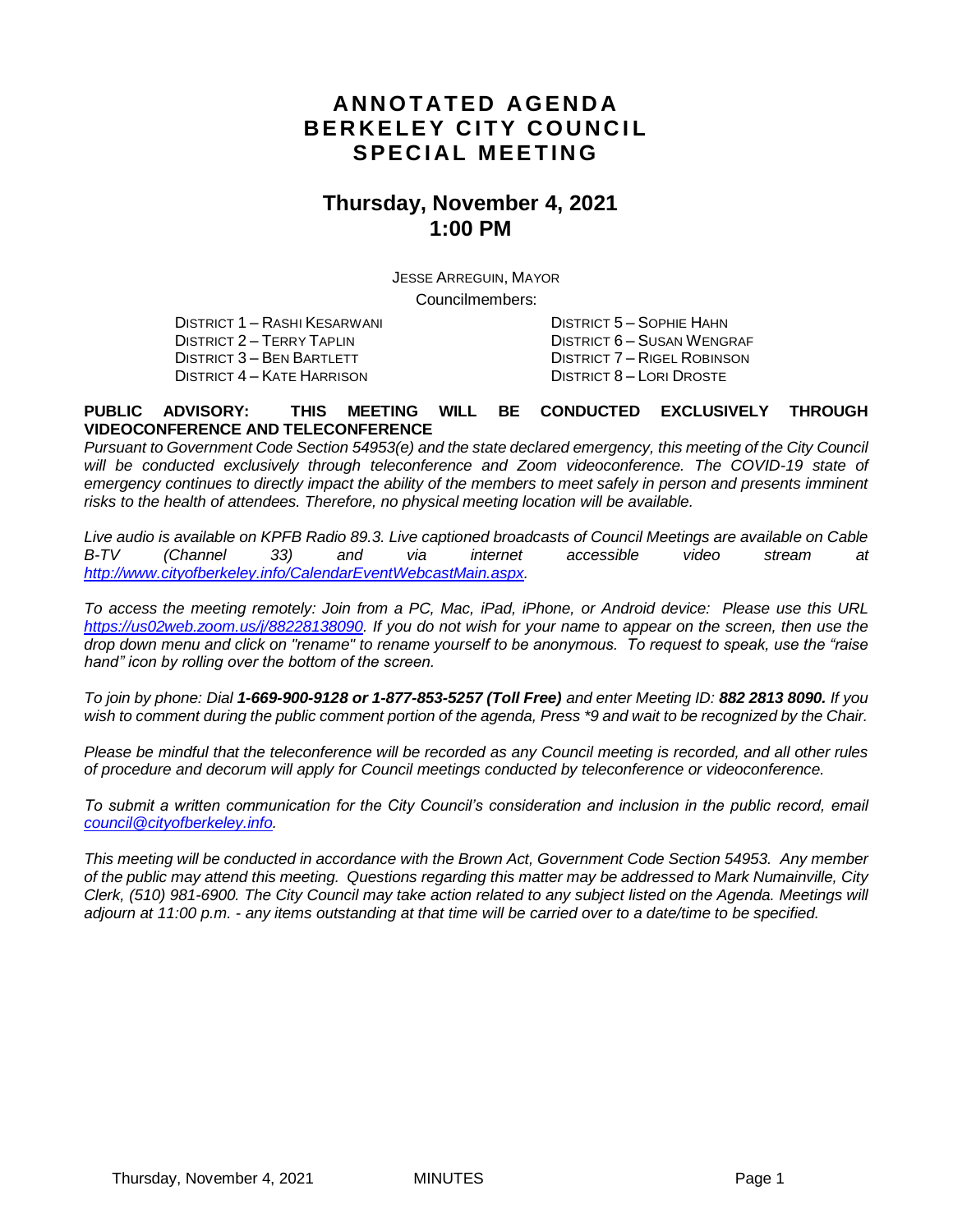#### **Preliminary Matters**

**Roll Call:** 1:03 p.m.

**Present:** Taplin, Harrison, Hahn, Wengraf, Robinson, Droste, Arreguin

**Absent:** Kesarwani, Bartlett

Councilmember Bartlett present at 1:06 p.m.

Councilmember Kesarwani present at 1:07 p.m.

#### **Worksession**

**1. Identifying Council Priorities for fiscal years 2023-2024 Budget Process and Establishing Priorities for a Legislative Platform Recommendation:** Discuss and approve (1) Council Priorities for fiscal years 2023-2024 Budget Process and (2) Priorities for a Legislative Platform. **From: City Manager** Contact: Dee Williams-Ridley, City Manager, (510) 981-7000

**Action:** 7 speakers. The City Manager and consultant presented on priority setting for the next budget cycle. City Council discussed the process and objectives for the non-binding priority setting exercise.

**Action:** 3 speakers. The City's legislative advocate presented on state legislative priorities and the Council discussed how the City's goals and objectives could work in the context of state priorities and funding.

#### **Adjournment**

**Action:** M/S/C (Arreguin/Robinson) to adjourn the meeting. **Vote:** Ayes – Kesarwani, Bartlett, Hahn, Robinson, Arreguin; Noes – None; Abstain – None; Absent – Taplin, Harrison, Wengraf, Droste.

Adjourned at 5:26 p.m.

I hereby certify that the foregoing is a true and correct record of the special city council meeting held on November 4, 2021.

Mark Numainville City Clerk

\_\_\_\_\_\_\_\_\_\_\_\_\_\_\_\_\_\_\_\_\_\_\_